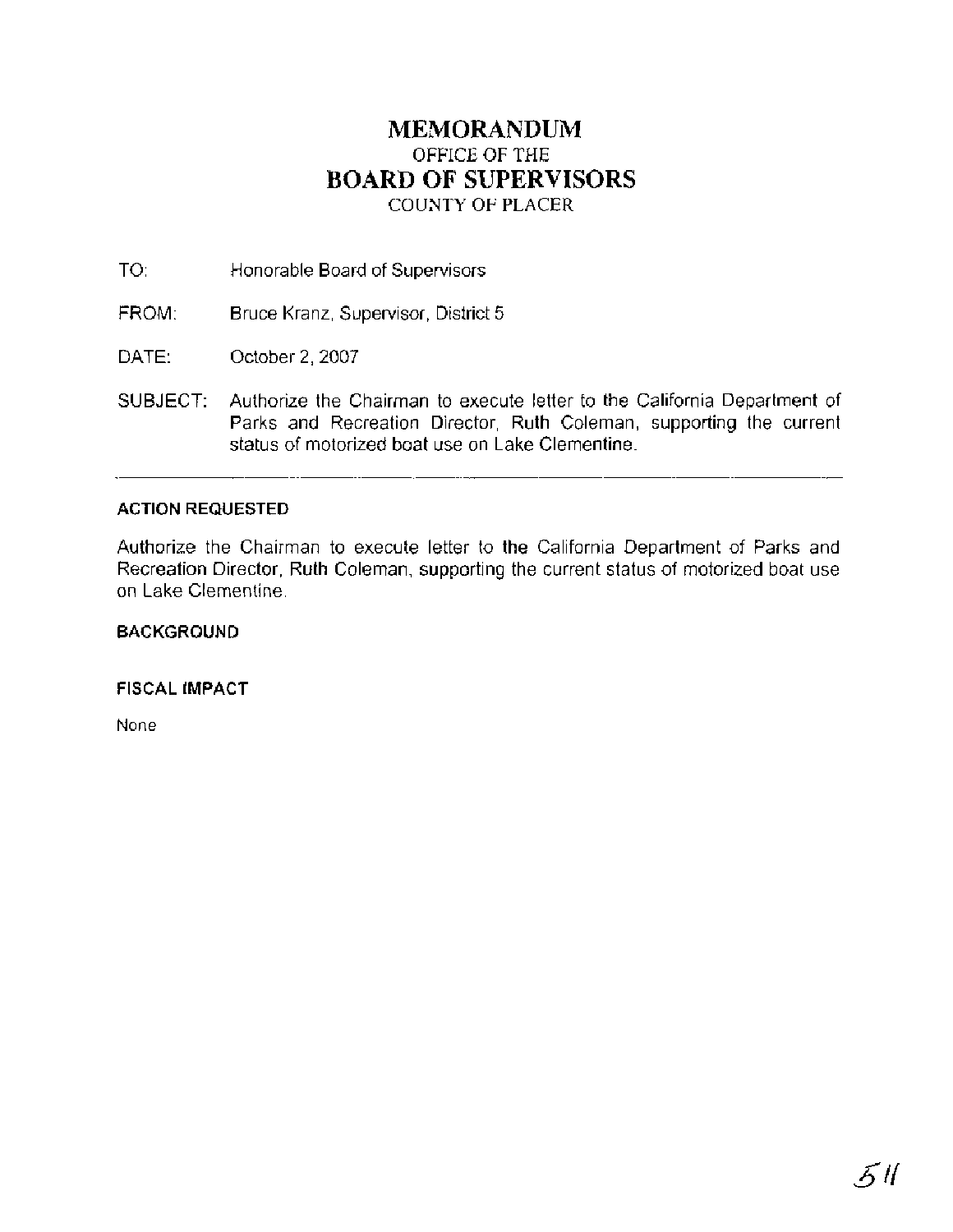## County of Placer F.C. "ROCKY" ROCKHOLM Board of Supervisors District **2** IM HOLMES

175 FULWEILER AVENUE AUBURN, CALIFORNIA 95603 530/889-4010 FAX: 530/889-4009 PLACER CO. TOLL FREE # 800-488-4308 District 1 ROBERT WEYGANDT District 3 District 4

KIRK UHLER BRUCE KRANZ District 5



October 2,2007

Ruth Coleman **Director** California Department of Parks and Recreation 1416  $9<sup>th</sup>$  Street Sacramento CA 94296-0001

Dear Ms. Coleman,

The Placer County Board of Supervisors urges you to maintain the current status of motorized boat use on Lake Clementine.

Public recreation and the use of motorized boats on Lake Clementine has been a wonderful and established benefit to our area since 1939. It would be a shame to discontinue an activity that has been enjoyed by residents and visitors alike for decades.

We have been contacted by residents, as well as, the Auburn Boat Club with their concerns about the review of recreational use in the Lake Clementine Management Zone plan update. We support and appreciate the efforts by the Auburn Boat Club to provide services at the Lake and also the promotion of safe boating habits.

Please feel free to call me directly if I can be of any assistance.

Sincerely,

Supervisor Bruce Kranz, Chairman Placer County Board of Supervisors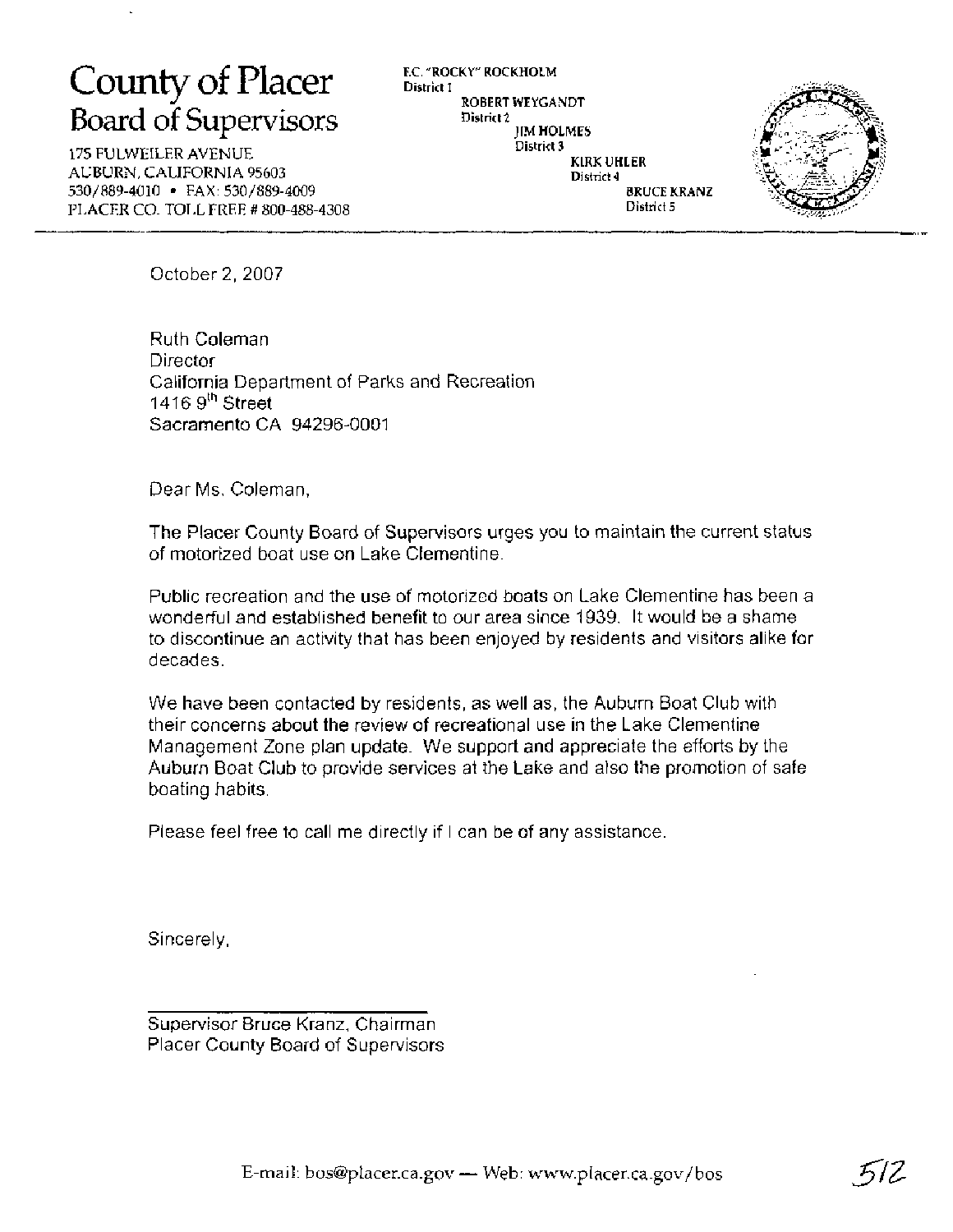

September 10,2007

Placer County Board of Supervisors 175 Fulweiler Ave Auburn, CA 95603



Dear Board of Supervisors,

There have been two events held recently regarding reducing the speed or eliminating motorized vehicles as a whole on Lake Clementine. As a community who relies heavily on tourism be it boaters on Lake Clementine or the OHV Trails we the Foresthill Forum would like to express our concerns.

We do not support the reduced speed or the elimination of motorized vehicles on Lake Clementine. Boating on the Lake is a historical activity and the Marina at the Lake has been in existence since the 1950's.

We would appreciate your support in keeping motorized vehicles on Lake Clementine.

Sincerely,

Jerdae

Zarry Jordan, Chairmách<br>Foresthill Forum

cc: The Honorable Congressman John Doolittle The Honorable Senator Sam Aanestad The Honorable Senator Dave Cox Michael Finnegan, Central CA Area Office Manager, Bureau of Reclamation Ruth Coleman, Director of State Parks Scott Nakaji, District Superintendent of State Parks Foresthill Chamber of Commerce Foresthill Forum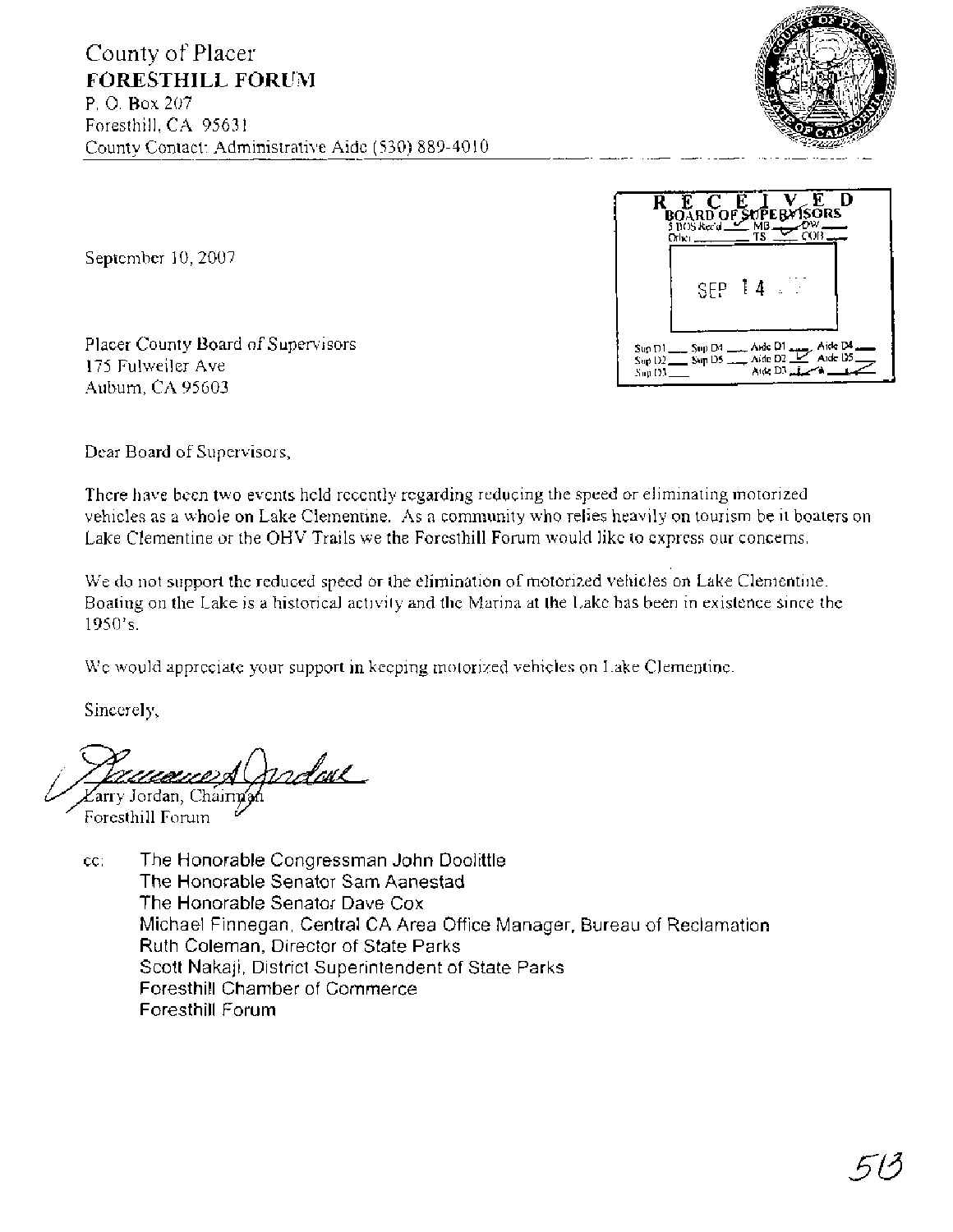

# AUBURN BOAT CLUB, INC.

POST OFFICE BOX 3233 **AUBURN, CALIFORNIA 95604** 

August 3, 2007

Senator Dave Cox **State Capitol** Sacramento, CA 95814

RE: Lake Clementine Management Zone Pian

D E Ć **BOARD OF SUPERVISORS** R ÑЮ. ikis keed . cos ٦۹ Oiker. Aide D4 Aide Ol Sup D4 Sup Di Aide QS  $\mathbf{X}$  Auk D<sup>2</sup>. Sup D5 Sup D2. Aide D3 San DJ

Dear Senator Cox:

Thank you for your timely response regarding the Lake Clementine Management Zone Plan, which you sent to Scott Nakaji, Gold Fields District Superintendent State Parks.

We have brought this issue to your attention, not only for the Auburn Boat Club Inc. (ABC), but for the entire boating community. Lake Clementine has been a multi-boating use lake since 1940, and we believe it should stay a multi-boating use lake. The lake accommodates both motorized AND non-motorized boat use, which have co-existed over the years in a positive manner.

The Auburn State Recreation Area (ASRA) is the only federally funded park in the State and relies on the Bureau of Reclamation (BOR) for funding. Because of the very limited budget from the BOR, the ASRA is understaffed and relies on assistance from public and private volunteers to help maintain the park.

For the past 55 years, the ABC has partnered with the ASRA and the BOR to maintain Lake Clementine in all aspects...to keep it open for all bosting use. I find it very questionable as to why now, after all the ABC has done to keep the lake open, that the BOR and ASRA are accusing the ABC of having exclusive use of Lake Clementine; and therefore, are working towards removing the ABC concession. It actually appears that the BOR is directing their efforts towards making the lake exclusively a non-motorized boating lake.

Established in 1952, the Auburn Boat Club has had the concession at Lake Clementine. providing boat slip rentals to the public, fuel and ice sales. Ten percent (10%) of all gross sales (including slip rentals) and .02 cents per gallon on fuel goes directly back to the ASRA, and stays in the park.

Lake Clementine is one of the most popular lakes for the motorized boating community in the State of California. It is a family use lake, and has produced national water ski champions and hopefully future world water ski and wake boarding champions. There are families that have grown up there, their children have grown up there, and their grandchildren are growing up there. It would be a shame to take that away from everyone.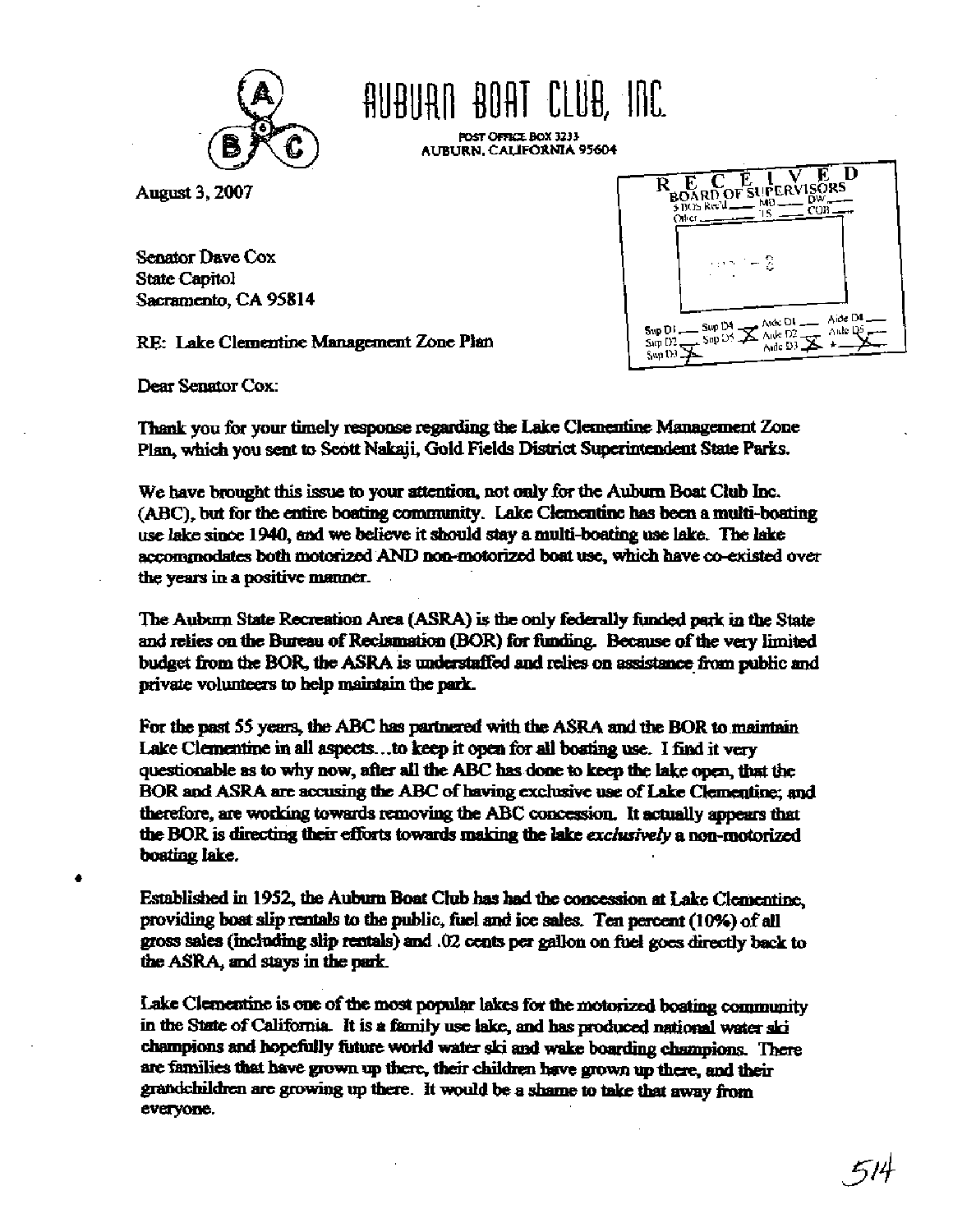**CfiPITOL OFFICE ~TATG CAPITOL ~ACRAMPNTO. CA PSBW TEL (ole) 65>-h001 FAX (916) 324-2680** 

**DISTRICT OFFICES** 

**Ztao PROFESSIONAL DR. Y I40 ROSEVILLE. CA 95661 TEL 1916) 783-8292 F~X (91 6) 783-3487** 

33C BROACWAY JACKSON, CA 99642<br>TEL (209) 223-9140

**2094 E. MPlN ST. QUINCY. CA 95971 TEL (530) 203-3437 FAX (530) 288-343s** 

WWW.EEN.CA.GOVICOX

**CENATION CORPSEN CA GOV** 

California State Senate

**SENATOR DAVE COX FIRST SENATE DlSTRlCT** 



July 9,2007

**COMMITTEES APPROPRIATIONE VlCE CHAIR** 

**LOCAL GOVERNMEN7 VICE CHAIR** 

**BANKING. FINANCE**  & **INSURANCE ENERGY, IJTILITlES**  *B* **COMMERCE** 

**HEALTH** 

Mr. Scott Nakaji, District Superintendent .... ... ... ... Gold Ficlds District California **State Parks**  7806 Folsom **Auburn** Road Folsom, CA 95630

Dear Scott: . .

**The** purpose of this letter is to **bfing** to your attention **some of** the concerns **that** are being expressed to me by my constituents relative to the possibility of major changes to the recreational **use** of Lake Clementine.

**It** is the feeling of groups **like** the Auburn Boat Club, Inc. and others that changes being . proposed in **the** Lake Clementine Management Zone plan **would** significantly reduce **or** eliminate the use of motorized boating on Lake Clementine. There are also concerns about the perceived favoritism of non-motorized recreation ovcr all forms **of motorized** recreation.

We would appreciate it if you would look into this matter and keep my office posted on this **issue as** it **moves** forward in the **public** planning process. 1 **have** attached a **copy** of the letters **we havc** received on this **matter.** My office simply **wcnts** to ensure that all the stakeholders in this process are **getting** beard and **that** their concern **and** opinions **are** reflected **in**  the overall plan for Lake Clementine.

**Thank** you for your considexation of this matter. If I can be of any further **assistance** to you or **if** you have **any** additional questions or comments, please feel fiee to call mc. I can be reached at the office at  $(916)$  651-4001.

Sincere E COX Senator, First District

**DC: ro**